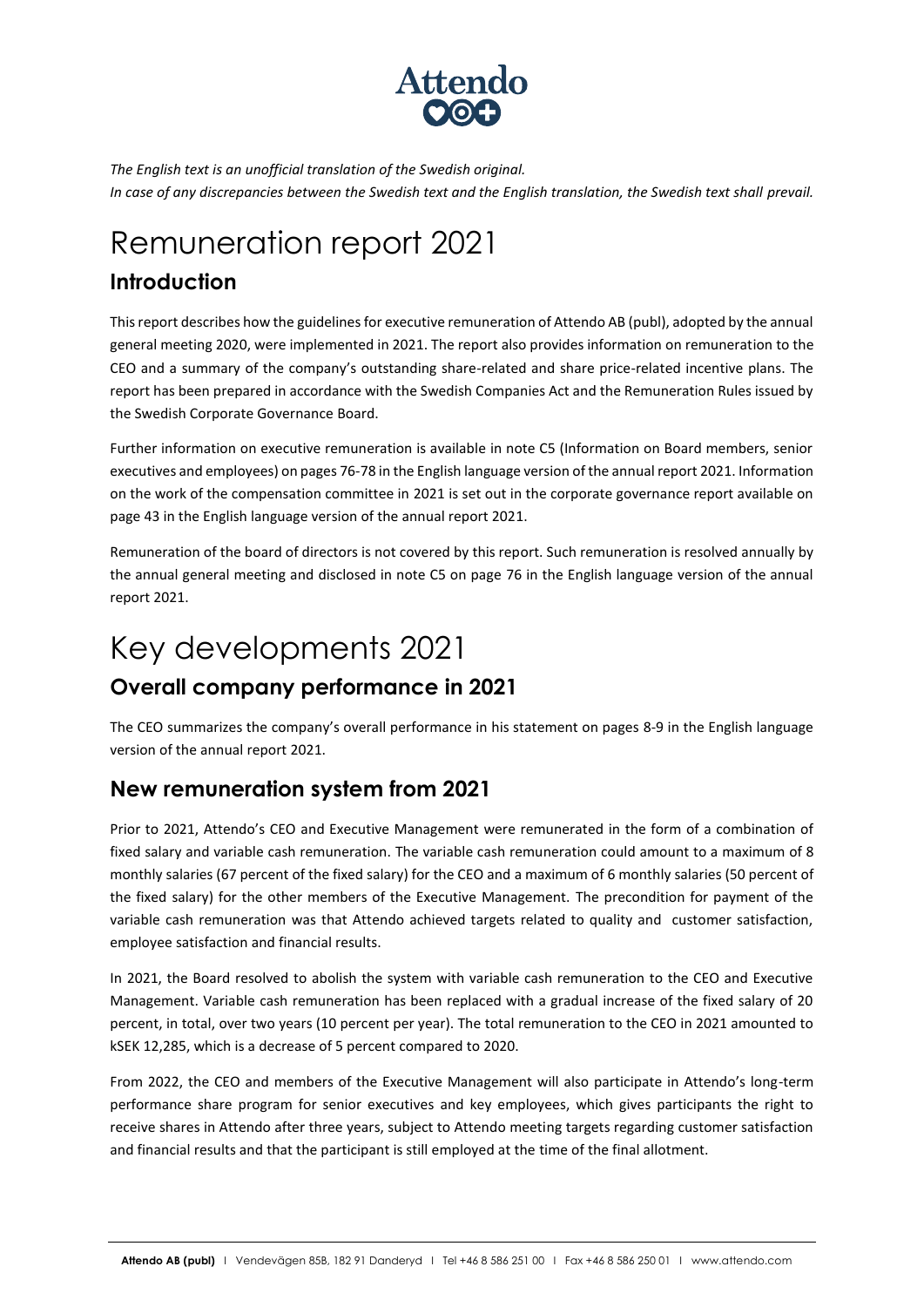

In total, the transition from the old remuneration system (2020) to the new system entails, for the CEO, that the potential of receiving 8 monthly salaries in variable cash remuneration (67 percent of the fixed salary) has been replaced by an increase of the fixed salary of approximately 2.5 monthly salaries (20 percent) and the possibility to receive shares in the company's long-term performance share program corresponding to a maximum of three monthly salaries.

For the other members of the Executive Management, the transition entails that that the potential of receiving 6 monthly salaries in variable cash remuneration (50 percent of the fixed salary) has been replaced by an increase of the fixed salary of approximately 2.5 monthly salaries (20 percent excluding inflation) and the possibility to receive shares in the company's long-term performance share program corresponding to a maximum of two monthly salaries.

### **The company's remuneration guidelines: scope, purpose and deviations in 2021**

A prerequisite for the successful implementation of Attendo's business strategy and safeguarding of its longterm interests, including its sustainability, is that the company can recruit and retain qualified personnel. To this end, the company must offer competitive remuneration. The remuneration guidelines adopted by the general meeting enable the company to offer executives a competitive total remuneration. Under the remuneration guidelines, executive remuneration shall be on market terms and may consist of the following components: fixed cash salary, variable cash remuneration, pension benefits and other benefits. The guidelines are included in full on pages 61-62 in the English language version of the annual report 2021. As set out above, the board resolved in 2021 to no longer use the possibility of variable cash remuneration.

The remuneration guidelines, adopted unanimously by the annual general meeting 2020, have been fully applied in 2021. No deviations from the guidelines have been decided and no derogations from the procedure for implementation of the guidelines have been made. The auditor's report regarding the company's compliance with the guidelines is available on www.attendo.com/corporategovernance. No remuneration has been reclaimed.

In addition to remuneration covered by the remuneration guidelines, the annual general meetings of the company have resolved to implement long-term share-related incentive programs.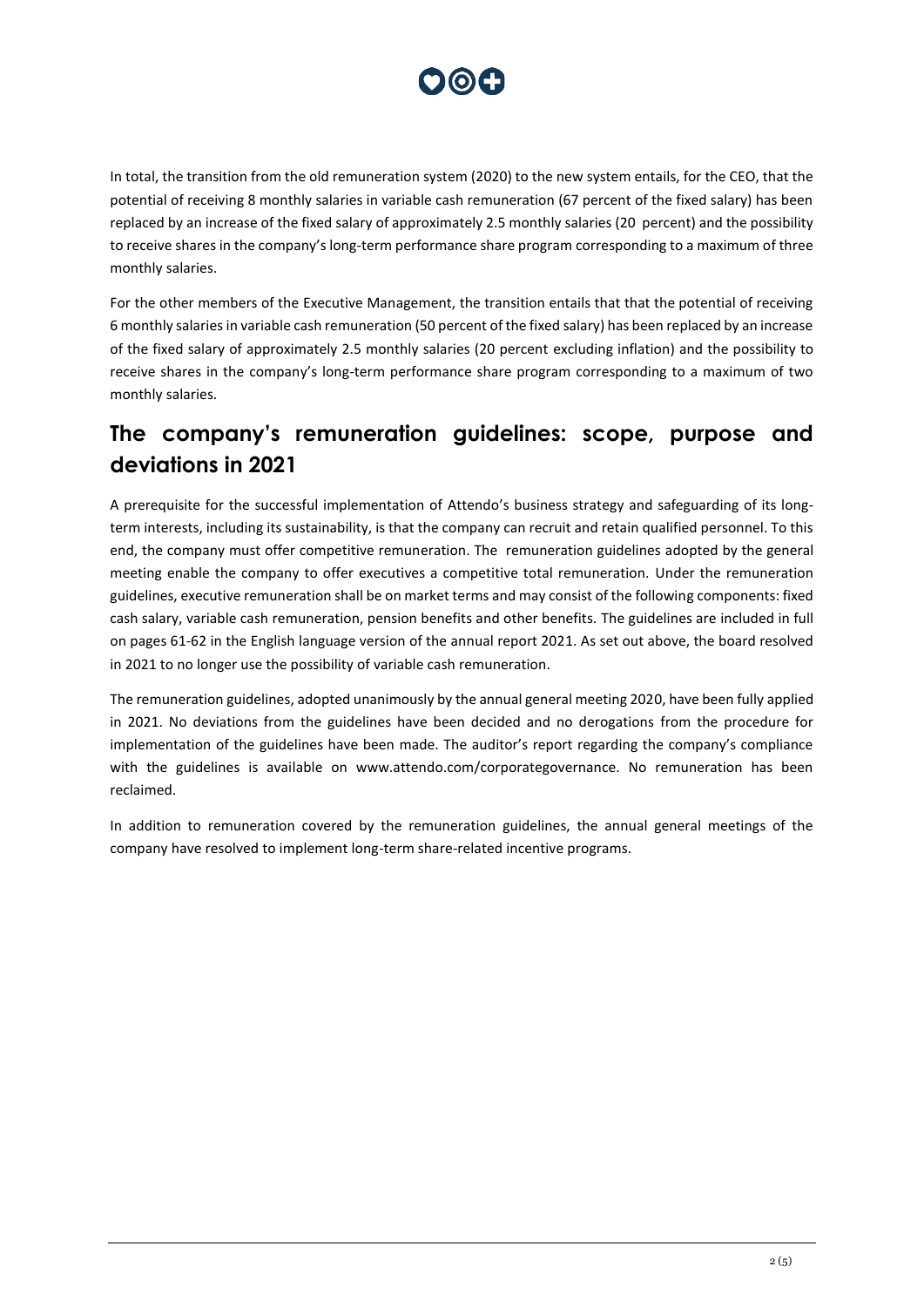

### **Table A – Total remuneration of the CEO in 2021 (kSEK)**

|                      |                           |                     |                        |                     | 2a                          |       | 2 <sub>b</sub>                           |      |                        |      |                        |       |                           |        |                                                                                     |                             |
|----------------------|---------------------------|---------------------|------------------------|---------------------|-----------------------------|-------|------------------------------------------|------|------------------------|------|------------------------|-------|---------------------------|--------|-------------------------------------------------------------------------------------|-----------------------------|
| Ksek                 | <b>Fixed remuneration</b> |                     |                        |                     | Variable<br>remuneration*** |       | <b>Share related</b><br>remuneration**** |      | Extraordinary<br>items |      | <b>Pension expense</b> |       | <b>Total remuneration</b> |        | Proportion of a)<br>fixed, b) variable<br>and c) share related<br>remuneration **** |                             |
|                      | 2021                      |                     | 2020                   |                     | 2021                        | 2020  | 2021                                     | 2020 | 2021                   | 2020 | 2021                   | 2020  | 2021                      | 2020   | 2021                                                                                | 2020                        |
|                      | Base<br>salary*           | Other<br>benefits** | <b>Base</b><br>salary* | Other<br>benefits** |                             |       |                                          |      |                        |      |                        |       |                           |        |                                                                                     |                             |
| CEO and<br>president | 8,707                     | 110                 | 7,723                  | 128                 |                             | 2,587 | 894                                      | 158  |                        |      | 2,574                  | 2,295 | 12,285                    | 12,891 | a) 93%<br>b) 0%<br>$c)$ 7%                                                          | a) 79%<br>b) 20%<br>c) $1%$ |

\* Fixed salary (base salary) includes annual leave pay.

\*\* Other benefits mainly include company car.

\*\*\* The system with variable cash remuneration was abolished in 2021. Reported variable remuneration for 2020 includes both the accrued cost for short-term variable remuneration and vested subsidies for acquisitions of call options and warrants. From 2021, vested subsidies for acquisitions of instruments in the company's long-term incentive programs are accounted as share-based payments as such subsidies are part of the programmes. Variable cash remuneration for 2020 was earned as a result of achieved targets regarding quality and customer satisfaction as well as employee satisfaction (not financial results), which was paid in 2021. The CEO Martin Tivéus decided to donate the variable remuneration that was paid to him to Attendo for use for employee purposes.

\*\*\*\* Share related remuneration includes forecasted outcome of long-term incentive programmes, calculated in accordance with IFRS 2 and expensed during 2020 and 2021, respectively. As set out above, vested subsidies for acquisitions of investments in the company's long-term incentive programs are accounted as share-based payments from the year 2021.

## Share based remuneration

### **Outstanding share and share-price related incentive programs**

#### **Attendo+ share savings program**

Attendo+ 2019, which was approved by the general meeting in 2019, ended 31 December 2021. The program was directed to members of the Attendo's Executive Management, including the CEO. The program entitled the participants, subject to an investment in savings shares and continued employment, to receive 0.5 matching shares and up to 5 performance shares, per each savings share, following the end of the qualification period. Allotment of performance shares was subject to Attendo achieving a certain predetermined target, adopted by the board, related to the group's accumulated EBITA (calculated in accordance with the previous accounting standard IAS 17, i.e. excluding effects from the implementation of IFRS 16) during the time period 2019–2021. The board has resolved that the target fulfillment is 0 percent.

The CEO has invested in 18,595 savings shares under Attendo+ 2019, which entitle to 9,297 matching shares.

#### **Warrant programs**

The annual general meetings 2020 and 2021 have resolved to adopt long-term incentive programs to senior executives in the Attendo Group based on warrants. The programs entail that the participants have been offered to acquire warrants at market value, calculated in accordance with the Black & Scholes valuation formulae. The warrants have a vesting period of three years (program 2021/2024) and three-five years (program 2020/2025). Each warrant entitles to subscription of one new share in Attendo.

Attendo shall, according to the resolutions by the general meeting, subsidize the option premium paid by the participants for the acquisition of warrants, in order to facilitate and promote a personal long-term interest in Attendo for senior executives, in accordance with the company's guidelines for remuneration. The subsidy shall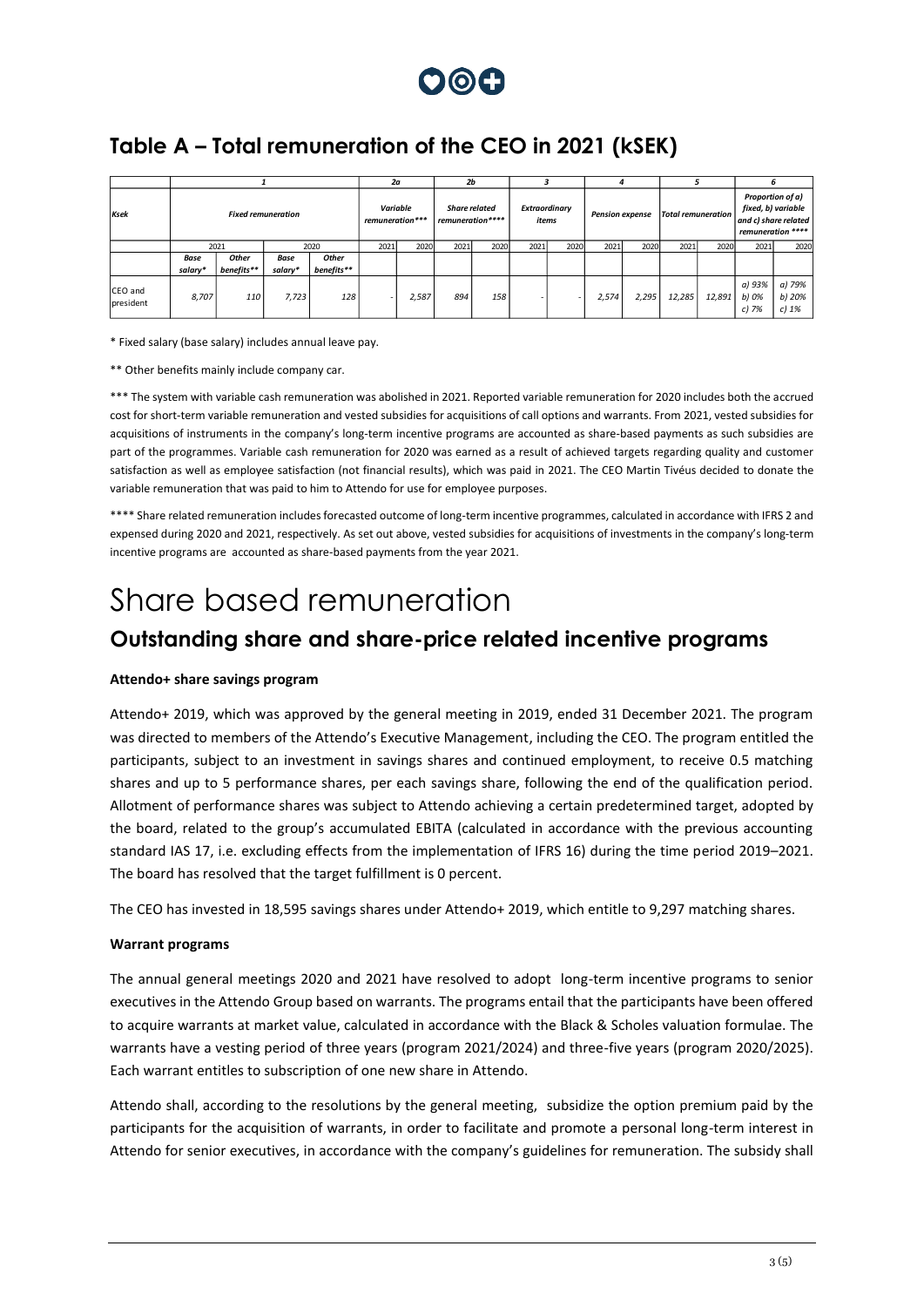

correspond to approximately 50 percent of the option premium, post-tax, in the form of a cash payment to be paid 24 and 36 months, respectively, after the subscription date (with 50 percent at each of the respective dates).

The CEO has invested in 158,730 warrants under warrant program 2020/2025 (acquired at an established market value of SEK 6.30 per warrant) and 140,000 warrants under warrant program 2021/2024 (acquired at an established market value of SEK 4.12 per warrant).

#### **Share performance programs**

The annual general meetings 2020 and 2021 have also resolved to adopt performance based long-term incentive programs to senior executives and key employees in the Attendo group. These programs entail that the participants are granted, free of charge, performance-based share awards that entitle to shares in Attendo, after three years, subject to the participants still being employed and that the performance conditions for the programs are fulfilled.

Performance share program 2020/2023 comprises a maximum of 200,000 shares and the performance conditions are based on EBITA targets (including the effects of the implementation of IFRS 16) for Attendo's respective business areas (Scandinavia and Finland, respectively) for 2022, as determined by the Board of Directors. The program is directed to approximately 50 individuals.

Performance share program 2021/2024 comprises a maximum of 230,000 shares and the performance conditions are based on EBITA targets (excluding the effects of the implementation of IFRS 16) for Attendo's respective business areas (Scandinavia and Finland, respectively) for 2023, as determined by the Board of Directors. The program is directed to approximately 50 individuals.

The CEO is not a participant in share performance program 2020 or 2021.

#### **Call options issued by Nordstjernan**

Attendo's principal owner, Nordstjernan, has during 2018 and 2019, respectively, issued call options to certain senior executives and key employees in Attendo. In total 875,815 options were issued in 2018, and in total 739,725 options were issued in 2019. The options may be exercised 3-5 years from the time of the acquisition. The investment in the options which were acquired in 2018 was subsidized by Attendo with approximately 50 percent of the option premium, post-tax (up to an established maximum amount), which was paid in 2021 and 2021.

The CEO has invested in a total of 1,083,892 call options. The subsidy to the CEO for the investment in call options in 2018 corresponded to approximately 14 percent of the option premium post-tax.

### **Application of performance criteria for variable compensation**

As set out above, the Board resolved to abolish the system with variable cash remuneration to the CEO and Executive Management in 2021. See the summary above for a description of the new remuneration system. Variable cash remuneration for 2020 was earned as a result of achieved targets regarding quality and customer satisfaction as well as employee satisfaction (not financial results), which was paid in 2021. The CEO decided to donate the variable cash remuneration that was paid to him to Attendo for use for employee purposes.